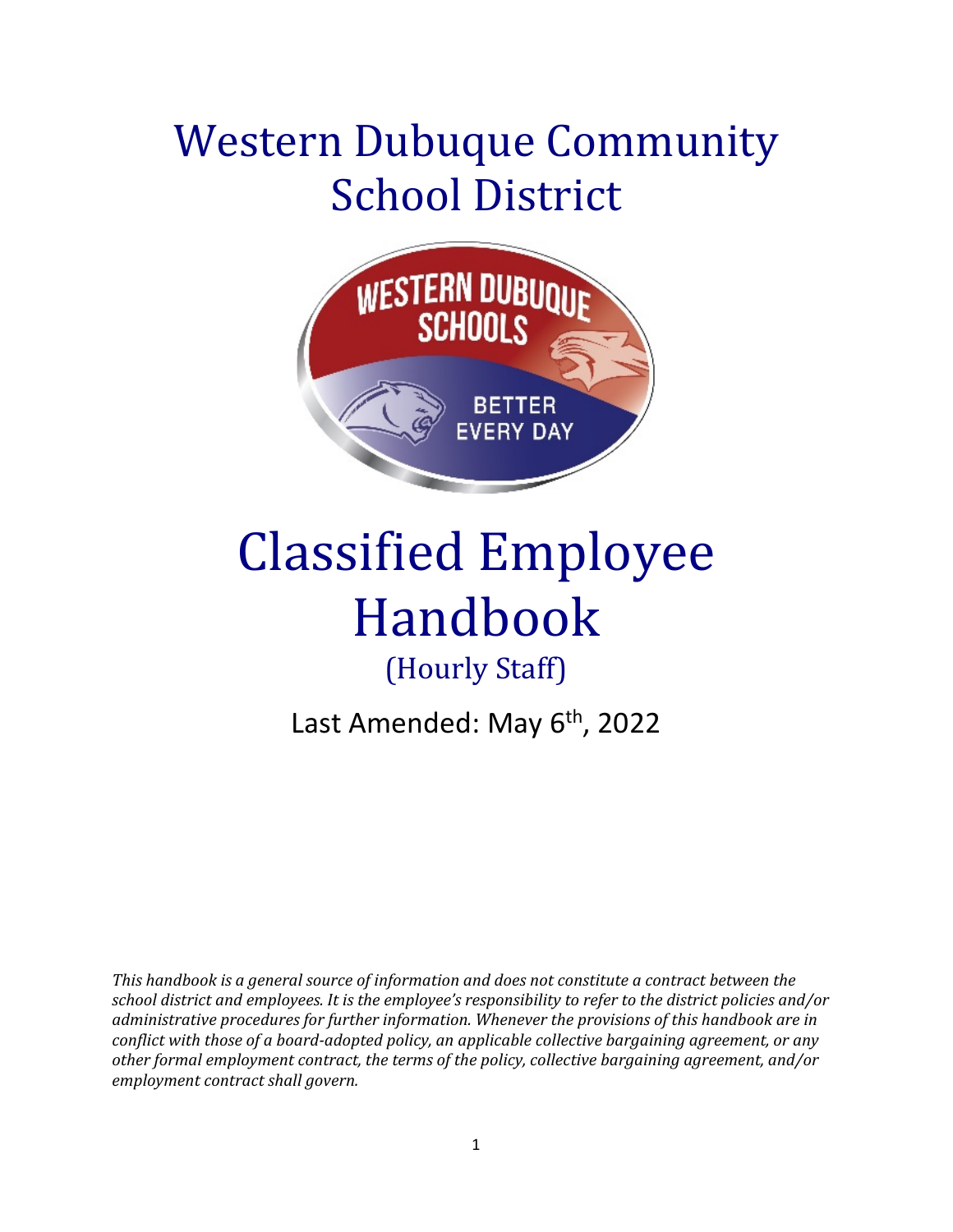#### **TABLE OF CONTENTS**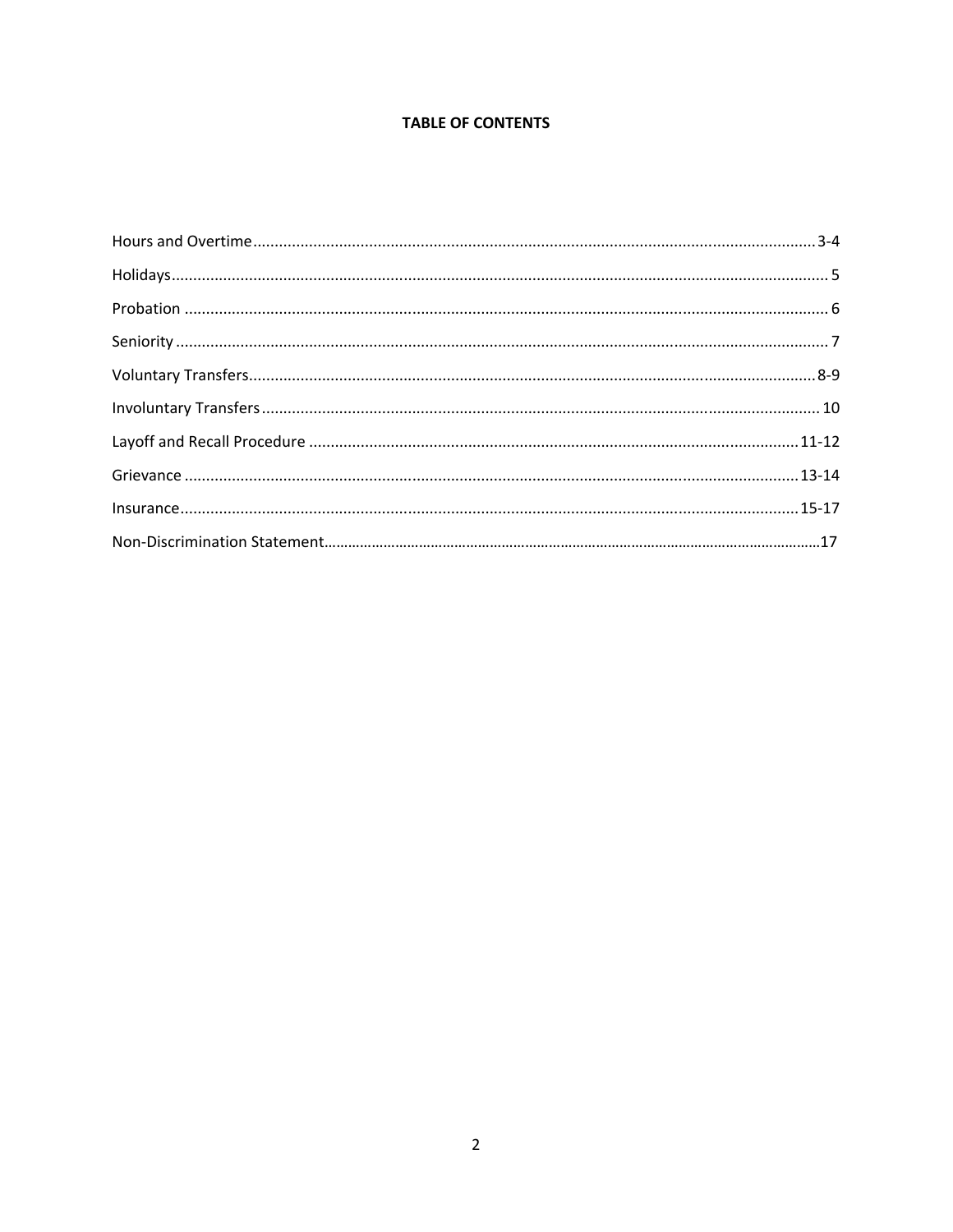## **HOURS AND OVERTIME**

This Article is intended to provide the basis for calculation of and payment for overtime and shall not be construed as a guarantee of hours of work per day or per week.

#### A. Overtime

Time and one-half (1-1/2X) an employee's regular hourly rate shall be paid for all time worked in excess of forty (40) hours per week. For purposes of calculating overtime, the following paid leaves are considered hours worked: (a) Personal Leave, (b) Sick Leave, (c) Vacation, (d) Bereavement,

(e) Holiday Pay, (f) Jury and Legal Leave and (g) Family Leave.

For purposes of computing overtime, the workweek will begin each Sunday.

Contracted Food Service employees will be paid time and one-half  $(1\frac{1}{2})$  their regular hourly rate for all work in excess of eight (8) hours in a day for banquets or events for which the District receives reimbursement for the services.

Custodial overtime in each building shall be awarded on a rotation basis by seniority so that all custodians have an equal opportunity for overtime hours if they so desire. The building principal or designee will administer the overtime rotation.

#### B. Breaks

Except for bus drivers, each employee who works more than four (4) hours in one day shall be entitled to at least one (1) paid, duty free fifteen (15) minute break. Except for bus drivers, an employee who works more than four (4) hours in any one day shall, in addition to the paid break, be entitled to an unpaid, duty-free thirty (30) minute lunch break. Bus drivers shall not receive break time or lunch time.

Clerical and paraprofessional employees may work through their 30 minute lunch break on late start or early out school days.

#### C. Call-In Pay

With the exception of bus drivers, employees who are called in to work outside of their regular shift shall be guaranteed no less than two (2) hours work or pay at the applicable straight time pay. If such two (2) hour call-in results in a total work week which exceeds forty (40) hours, such time shall be paid at time-and-one-half (1 1/2).

Minimum 2 hours of pay will not be required for the following:

- 1. Staff meetings with employees that begin 30 minutes prior to the start of their regular work day that are scheduled at least one day in advance.
- 2. Requests by Principals or Supervisors to have custodial and/or maintenance staff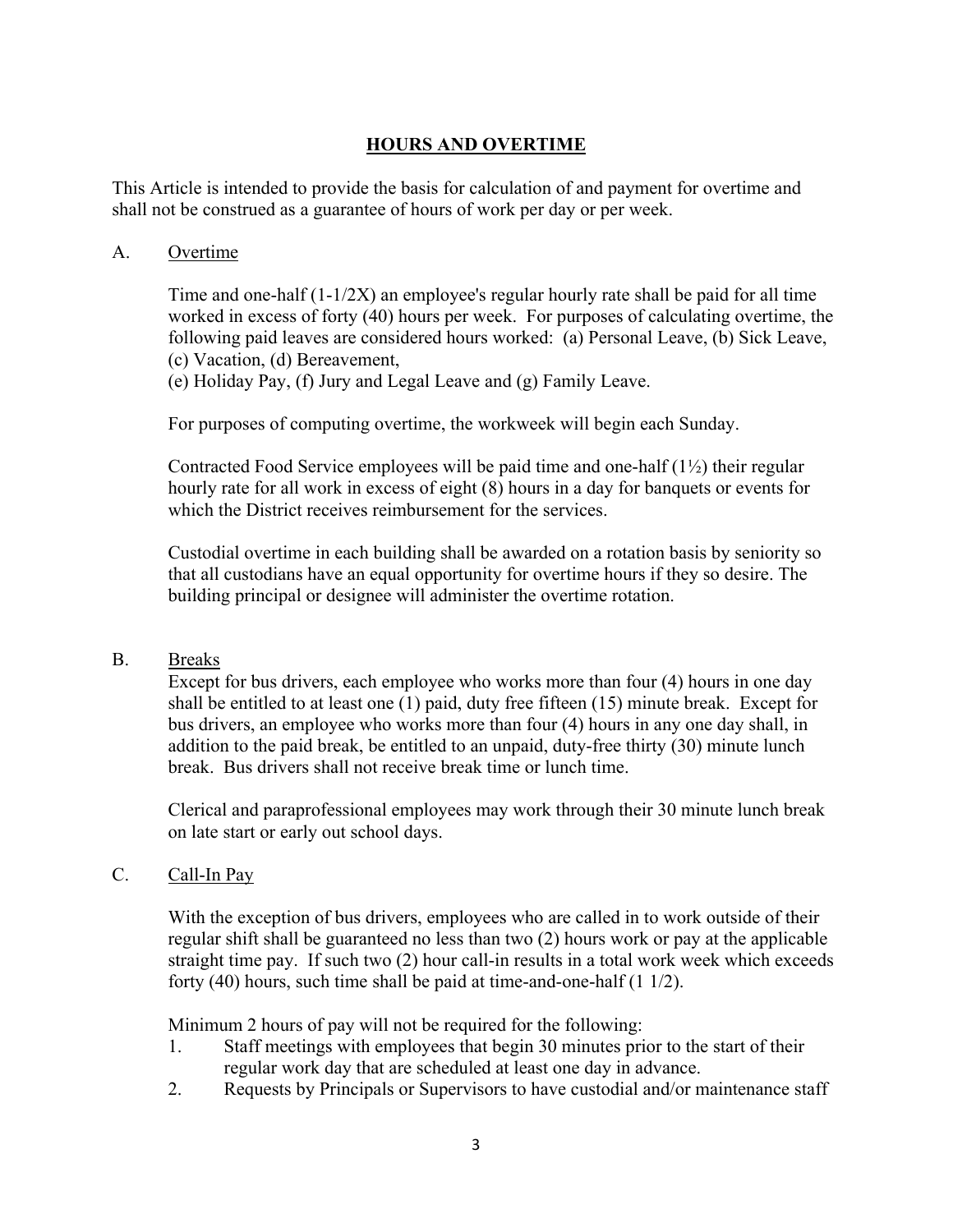to start no less than one hour earlier for snow and ice removal from sidewalks and parking lots. Principals or Supervisors will call employees as much in advance as possible.

#### D. Hours of Work

An employee's regular work schedule shall not be reduced as a consequence of such employee's performance of work at the Employer's request in excess of his/her established hours of work schedule, unless the Employer request for such reduction is offered to the affected employee prior to the performance of the excess work. The compensatory time-off or reduction in work hours must be taken by the employee within that workweek.

- E. Paraprofessionals may be scheduled to work prior to the first student contact day. The building principal may schedule the contracted workdays before or after the student school year.
- F. For those Employees who are required to attend training, recertification or other meetings prior to the first student contact day during the months of July and August, the District will attempt to provide notification of such meeting(s) within 5 days of the meeting.

#### G. Time Clocks & Time Cards: Employees are required to clock-in and clock-out on a daily basis.

Employees are expected to follow the administrative procedures for recording work time or absences listed below:

- 1. Accurately clock in at the beginning of each work day and clock out at the end of each scheduled shift using District time clocks provided at each site.
- 2. Record the use of leaves of absence in a timely and accurate manner using Aesop. (before 4:00 pm the day of the absence)

Failure to follow the above listed procedures will be considered an "occurrence". The 1<sup>st</sup> two (2) occurrences of each school year will be noted in the employee's file.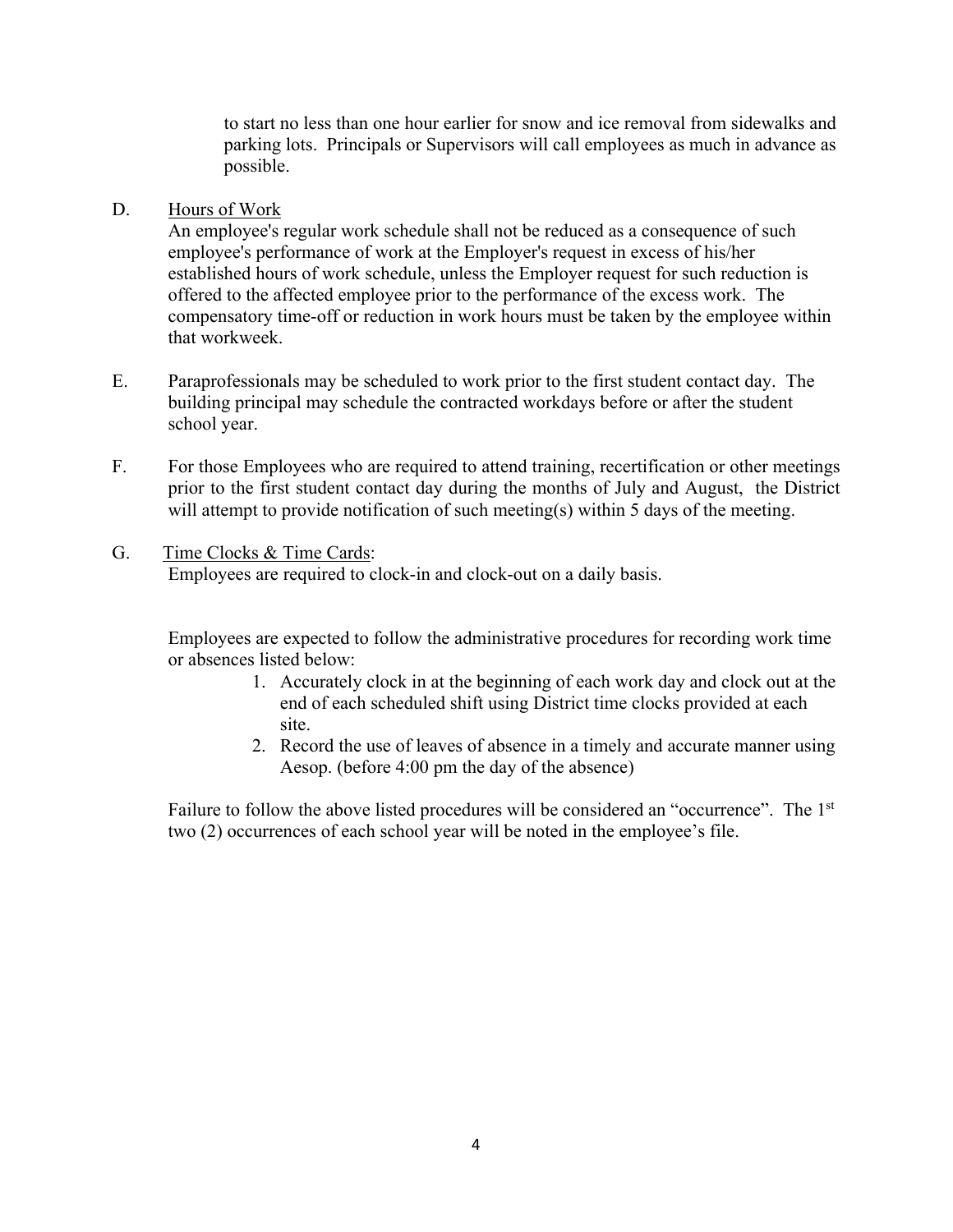#### **HOLIDAYS**

A. All bargaining unit employees with 215 or more contracted days shall be paid for the following holidays:

Day before New Year's Independence Day New Year' Day Thanksgiving Day Labor Day **Day after Thanksgiving** Good Friday Day before Christmas Memorial Day Christmas Day

B. All bargaining unit employees working less than 215 days (including bus drivers) shall be paid for the following holidays:

> Day before New Year's New Year' Day Thanksgiving Day Good Friday Day before Christmas Memorial Day Christmas Day

Labor Day Day after Thanksgiving

#### C. Holidays Observed

Holidays falling on Saturday shall be observed on the preceding Friday and those falling on Sunday will be observed on the following Monday.

#### D. Holiday Pay

Bus drivers sharing routes shall be paid full holiday pay regardless of their schedule. Full pay meaning their regular route hours.

#### E. Pay for Working on a Holiday

In addition to the holiday pay described above, all bargaining unit employees shall be paid time and one half (1 1/2) times their regular pay rate for all hours worked on such holidays.

#### F. Holidays During Vacation

Employees on vacations shall receive pay for the holiday and shall be entitled to an additional day off if the holiday falls within the period of vacation. No employee shall be required to work on any of the above holidays, except in the case of an emergency.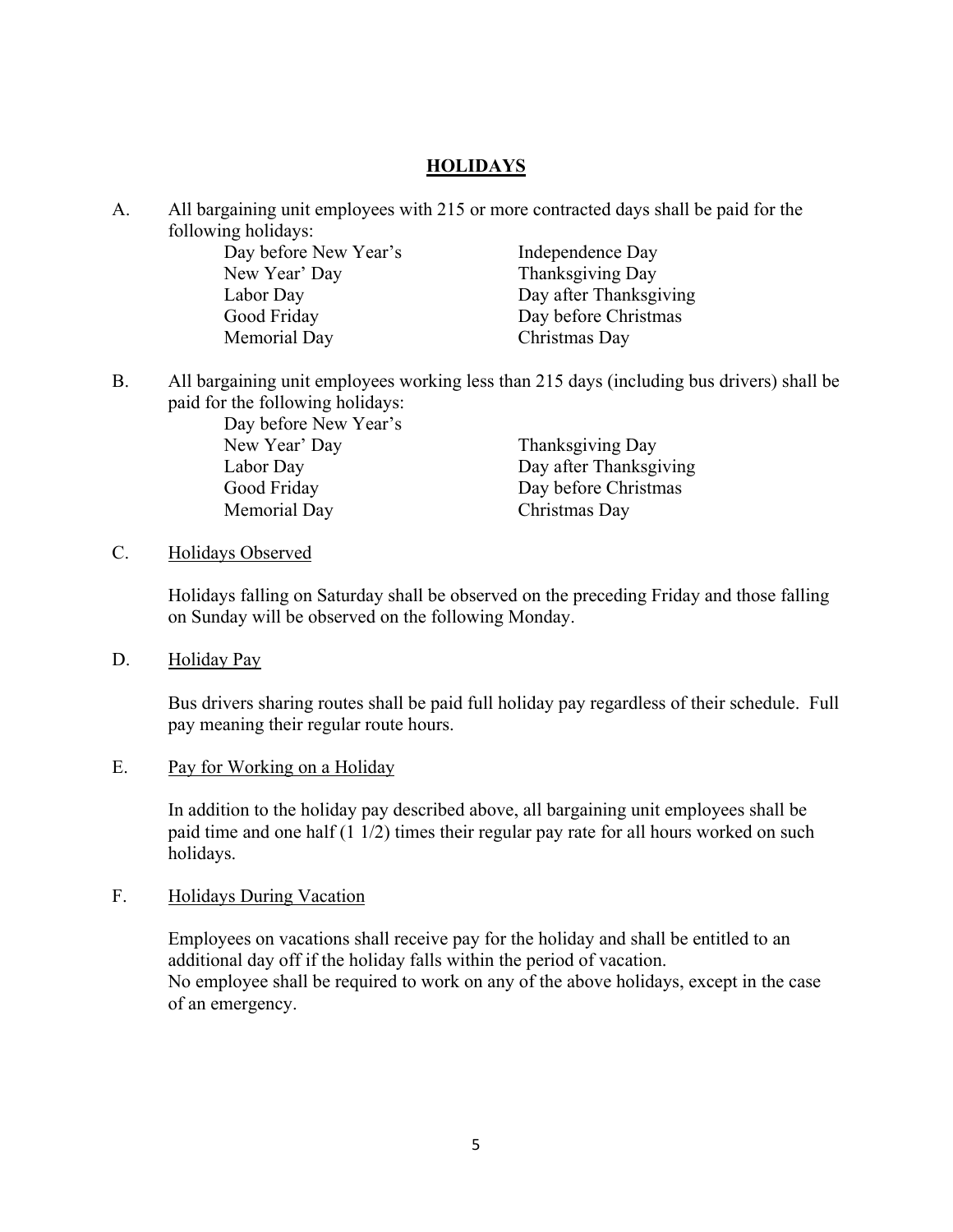#### **PROBATION**

A newly hired employee shall serve a ninety (90) calendar day probationary period. The probationary period is used to determine if the employee can effectively perform his/her duties. If an employee fails to perform the job in a reasonable manner, the Employer may terminate the employee within such ninety (90) calendar day period. In the event a probationary employee is terminated, such employee may not utilize the grievance procedure to protest such termination.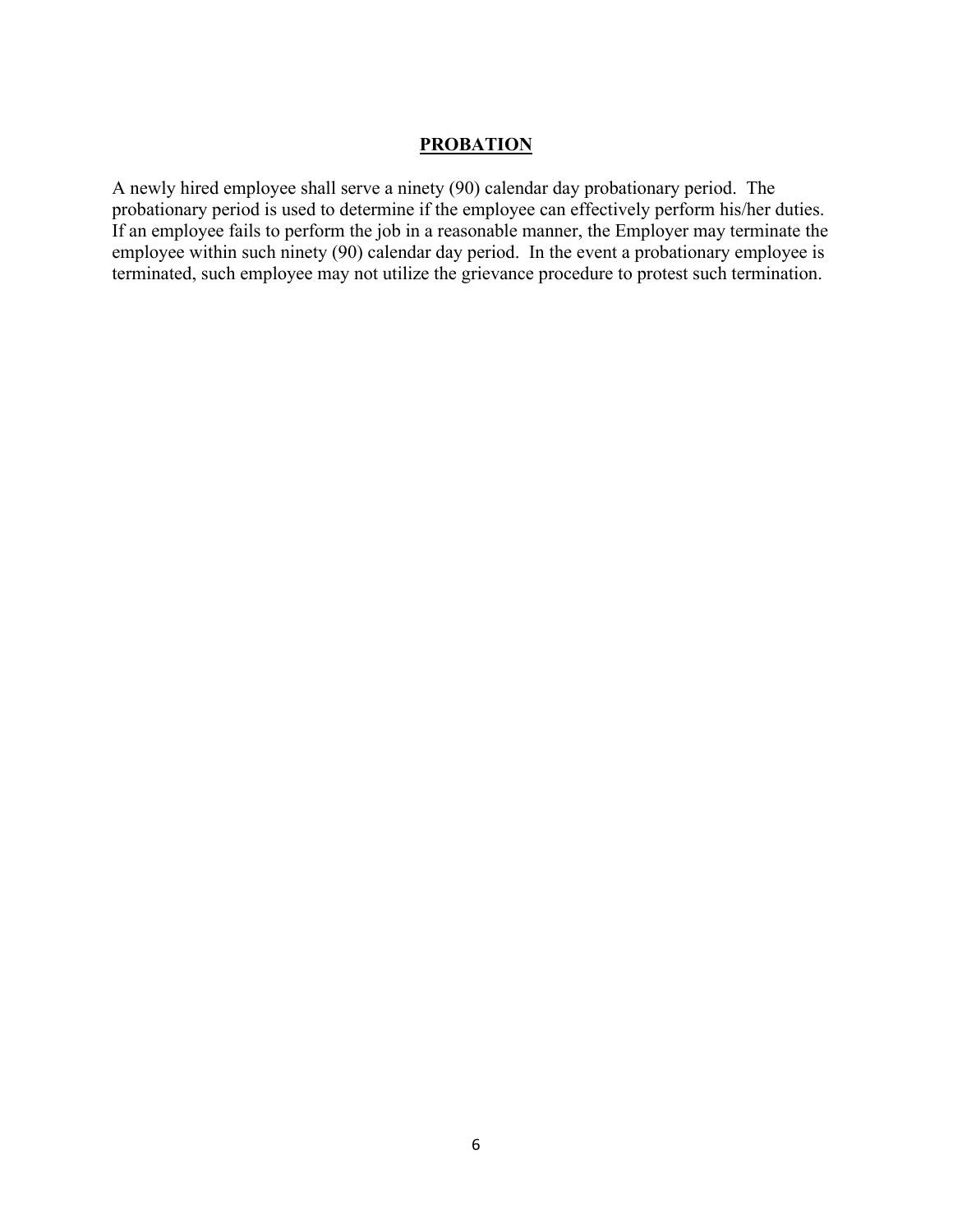## **SENIORITY**

Seniority shall be based upon length of service within the employee's permanent job classification from the date of original hire (the first day of work as a regular employee). In cases where two (2) or more employees have the same date of original hire, seniority among them shall be determined by lot.

#### A. Seniority List

The Employer shall furnish the Union with an up-to-date seniority list for each job classification upon the effective date of the Agreement and once per year thereafter.

B. Break in Service/Loss of Seniority

Seniority shall accrue continuously from the original date of hire in a permanent job classification, unless broken by one of the following events:

- 1. Employee quits.
- 2. An employee is retired.
- 3. A laid off employee fails to report for work within five (5) working days after notification by certified letter to return to work - as specified in Article 9, Section B. below.
- 4. Failure to return to work immediately following the completion of a leave of absence.
- 5. Employee is terminated for just cause.

#### C. Movement from One Job/Classification to Another

In all cases of transfer within and across job classifications, the employee shall carry his/her seniority to the new job or job classification.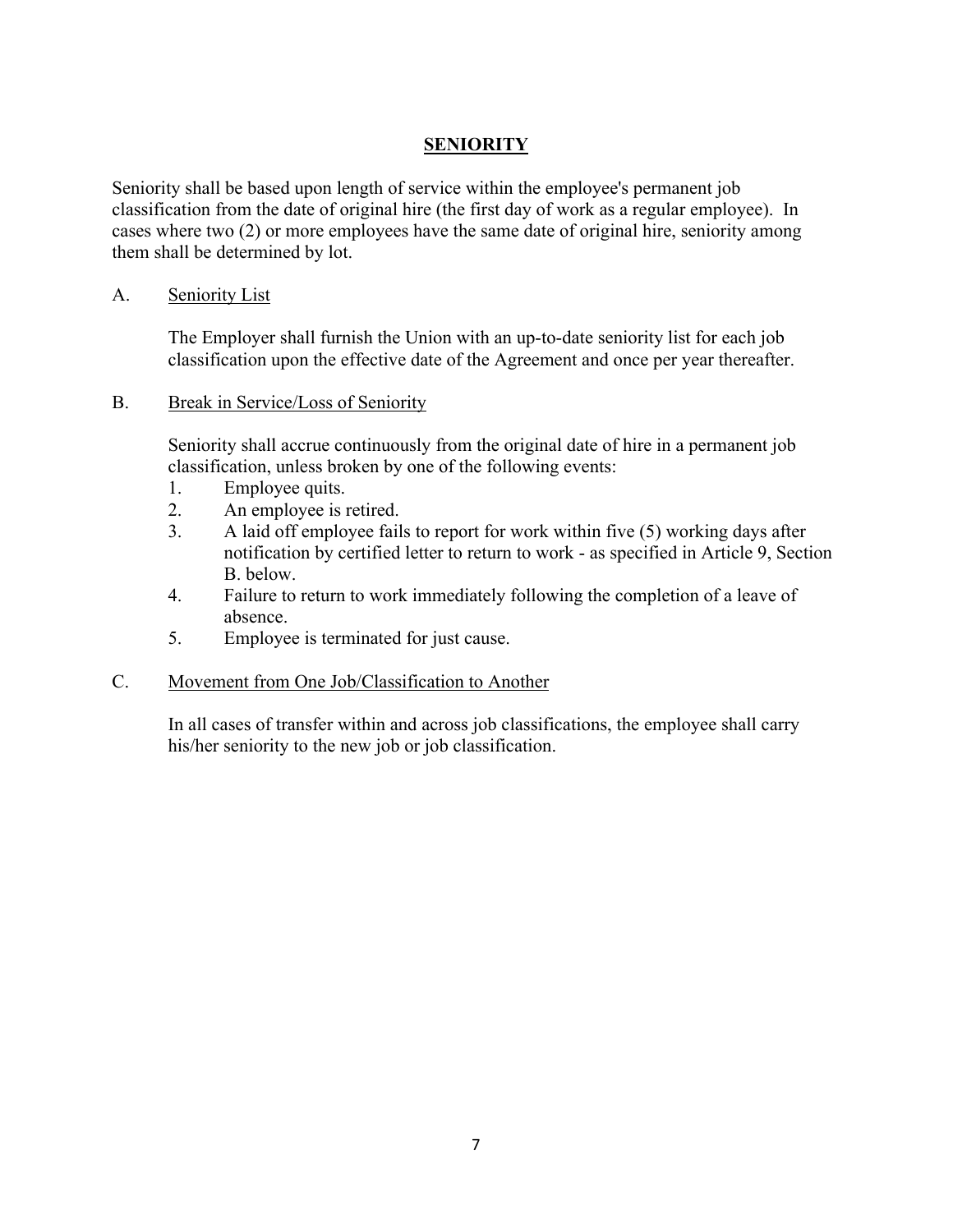# **VOLUNTARY TRANSFERS**

#### A. Posting of Permanent Job Vacancies

All permanent vacancies in bargaining unit positions occurring during the school year shall be posted for a minimum of ten (10) calendar days. Permanent vacancies occurring during the summer months when school is not in session shall be posted for a minimum period of five (5) calendar days. It is during the initial posting period that employees may complete an online Employee Application found on the District website for consideration as an internal employee candidate.

The employer will post all available jobs on the District's website and will send out an email notifying employees of the posting. Employees may also register to be notified of the available jobs via text message. It shall be the responsibility of the employee to register for the text message service if they want to receive the job posting text notifications. Any charges the employee may receive on their personal phone for receiving these text notifications are the responsibility of the employee.

#### B. Eligibility for Permanent Job Vacancies

Applicants, including new hires, shall be chosen to fill permanent vacancies on the basis of qualifications, ability to perform the essential functions of the job duties and seniority. For bus drivers the geographic proximity of the driver's residence will also be considered as a factor in filling a posted job vacancy. In the event that qualifications and ability to perform essential functions of the job are relatively equal among applicants, then seniority shall determine appointment to permanent vacancy.

In the event that a new employee is hired instead of a current employee and such award is grieved, the Employer, upon request by the Union, shall provide to the Union all information it possesses on the current employee and the new hire relative to qualifications and ability to perform the work.

Such information shall be kept confidential by the Union and used only in the processing of such grievance.

An employee who disputes the Employer's decision in awarding a job vacancy may raise such dispute as a grievance.

## C. Trial Period

An employee who is awarded a job vacancy shall be given a 10 working day trial period. The employee may return to his/her previous position anytime during the 10 day trial period. The employer may meet with the employee during the 10 working day trial period to review the performance of the employee in the new position as often as deemed necessary. After 10 working days during the trial period, the employer may require the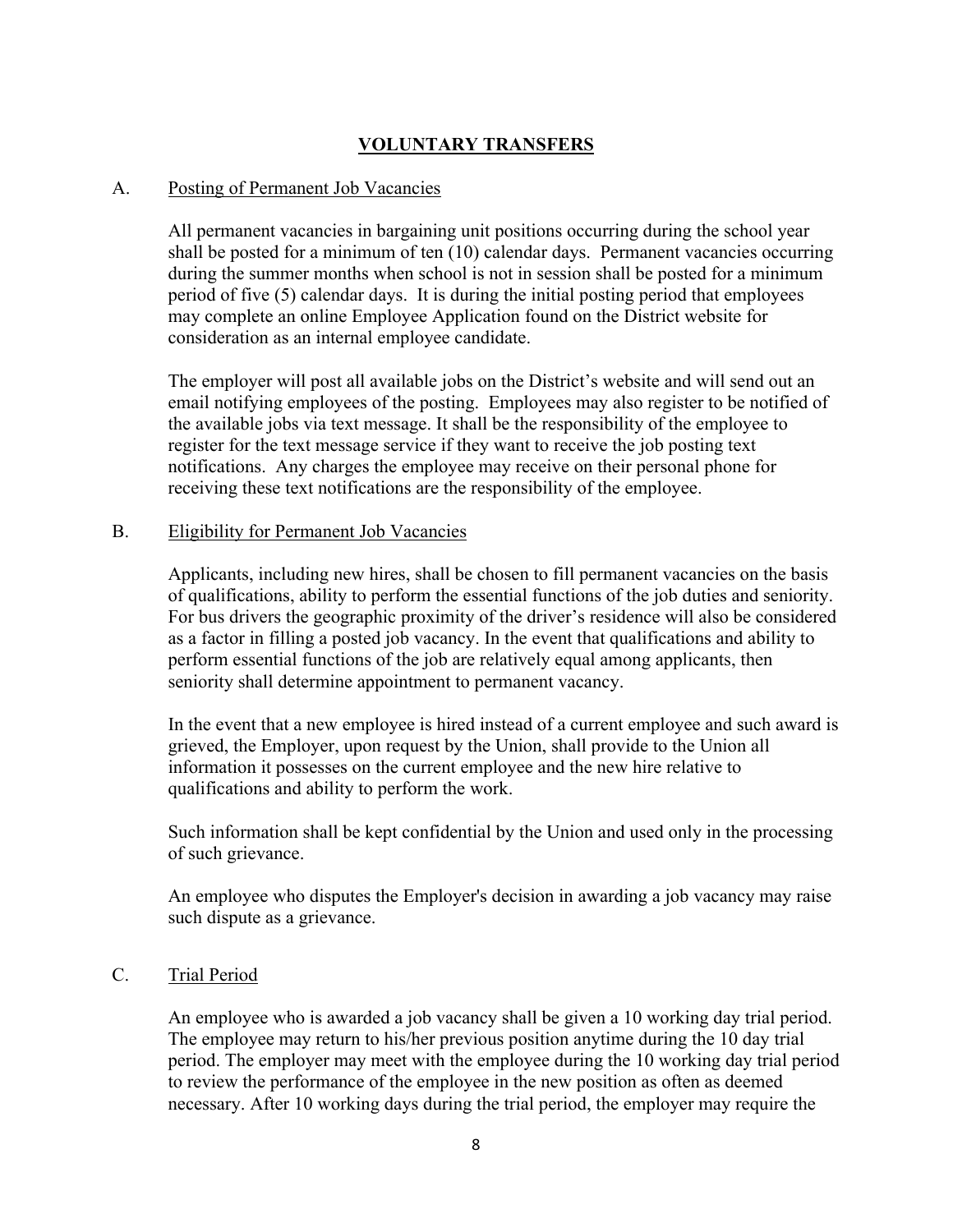employee to return to his or her previous position. If the employer has not required the employee to return to his or her previous position at the end of the 10 day period then the employee will be issued a contract for the new position.

#### D. Pay – Voluntary Temporary Transfers

If an employee is temporarily, voluntarily transferred to a lower paying job, the employee shall receive his/her regular rate of pay and all applicable step increases for the remainder of the fiscal year. If an employee is temporarily voluntarily transferred to a higherpaying job, he/she shall be placed in the lowest step of the job classification, which does not cause a reduction in hourly pay.

#### E. Return of Employees with Recall Rights

Employees with recall rights shall be returned to their job classifications before the hiring of new employees in such classifications.

#### F. Placement on Step – New Classification

If an employee applies for and receives a position in a new or different classification, the employee shall be placed on the lowest step that does not cause a reduction in hourly pay.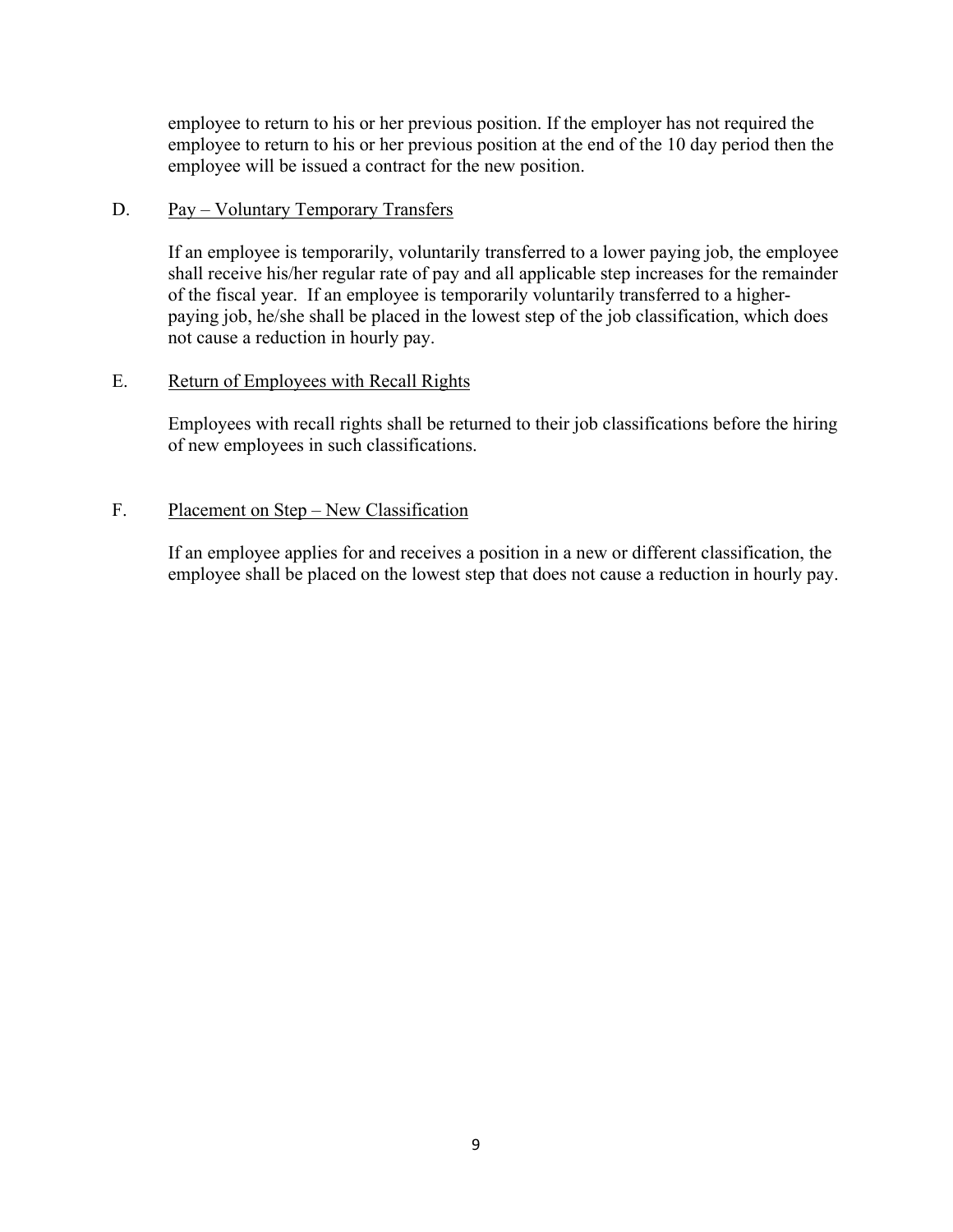# **INVOLUNTARY TRANSFERS**

#### A. Cause and Notice

Involuntary transfers of employees within and across job classifications may be made by the Employer, temporarily or permanently, when such transfers are necessary for the efficient operation of the School District and the Employer has good cause with basis in fact for determining such transfer. An employee so transferred will be notified in writing fourteen (14) calendar days prior to the effective date of such transfer.

An employee who has been given notice of such transfer may request a meeting with the Employer (with union representation, if so desired) to discuss alternatives to such transfer.

No employee shall be permanently involuntarily transferred to a position which during the remainder of the fiscal year offers less hours per week or hourly pay than his/her permanent job. In the event that such transfer continues into a new fiscal year, the employee may accept a layoff instead of a reduction in hourly pay or hours per week.

#### B. Pay – Temporary

If an employee is temporarily involuntarily transferred to a lower-paying job, the employee shall receive his/her regular rate of pay and all applicable step increases for the remainder of the fiscal year. If an employee is temporarily involuntarily transferred to a higher-paying job, he/she shall be placed in the lowest step of the job classification, which does not cause a reduction in hourly pay.

## C. Duration

Once the Employer becomes aware that an absent employee has terminated his/her employment or that it now requires a limited duration job to be performed on a permanent basis, the temporary transfer shall be discontinued by posting the position as a permanent job vacancy for transfer in accordance with the specific provisions of this Article. In the event that the temporarily transferred employee is not awarded such position, he/she shall be returned to their permanent job of record.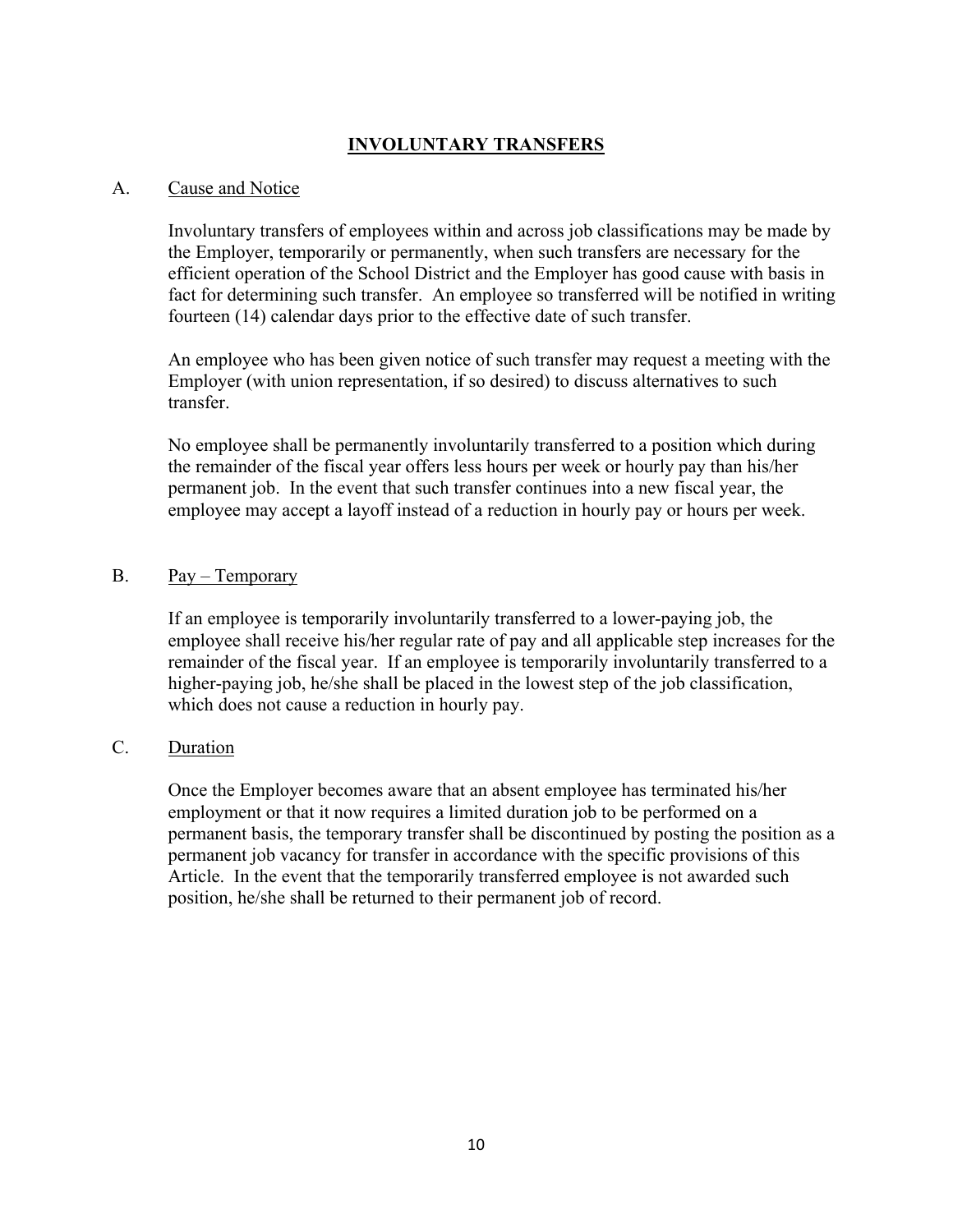# **LAYOFF AND RECALL PROCEDURE**

## A. Layoff Procedure

- 1. Employees to be laid off shall be given five (5) working days written notice in addition to the day of the notice and a copy thereof shall be mailed to the Union and delivered to the Union steward, except in the case of an emergency.
- 2. Classifications shall be: bus driver, paraprofessional, custodial, bus mechanic, maintenance, food service, clerical and interpreter. Employees in the identified classification to be reduced in staff shall be given an opportunity to fill any vacancies for which they are *qualified* before they are laid off. When the School District determines that staff reduction is necessary, any of the following criteria may be utilized to identify the staff to be laid off first:
	- a. Attrition (normal turnover due to retirement, resignation, transfer, etc.)
	- b. Documented evidence of disciplinary action within the last 12 months
	- c. Probationary Status
	- d. Evaluations

All other things equal, the individual with the least District Seniority currently working in the identified classification shall be laid off first.

3. An employee who does not possess sufficient seniority at the time of layoff to remain in his/her classification shall be offered the position of a less senior employee in another classification if he/she has previously been assigned to that classification within the Western Dubuque School District and previously worked not less than six (6) months in such classification for the District. Any employee may decline such a position and go directly to the recall list for their classification.

#### B. Recall Procedure

1. Recall rights to the same job classification (from which laid off) shall be granted to each employee from the effective date of his/her layoff as follows:

| Years of Service  | Recall Rights        |
|-------------------|----------------------|
| 60 Days to 1 Year | Equal to time worked |
| 1 to 2 Years      | 12 Months            |
| 2 to 3 Years      | 24 Months            |
| Over 3 Years      | 36 Months            |

- 2. When employees are recalled pursuant to this Article, the Employer shall give the employee(s) written notice of such recall by personal delivery to the employee or certified mail to the employee's last known address.
- 3. Employees shall be recalled to their job classification by seniority, except where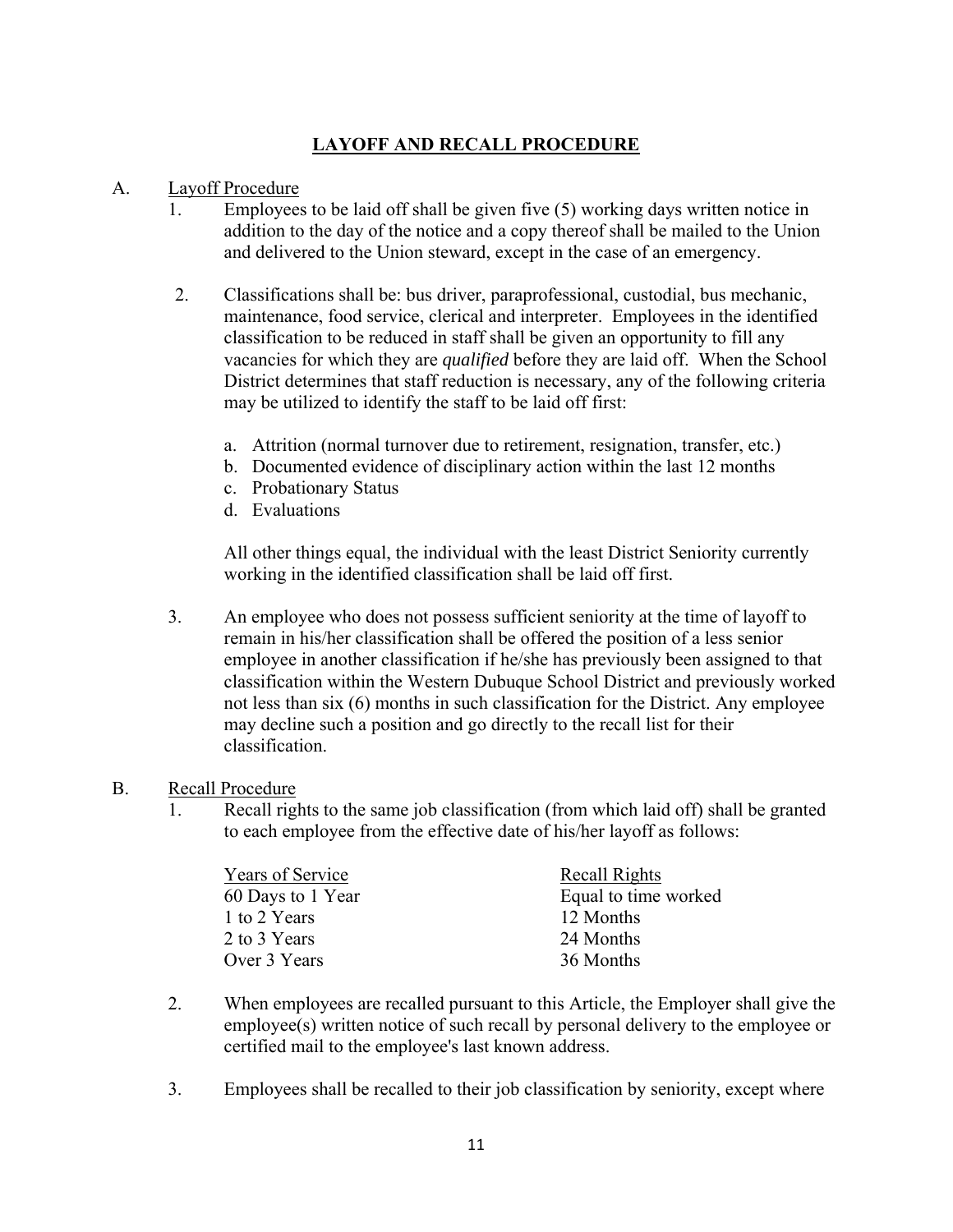senior laid off employees are not immediately capable of performing the job assignment of plumber, electrician, carpenter, or painter. Less senior laid off maintenance employees may be recalled to those positions if senior employees are not qualified to perform the work.

- 4. All employees on layoff status shall be recalled to their job classification before new employees are hired in such job classification.
- 5. A laid off employee may waive in writing the recall rights provided by this Article.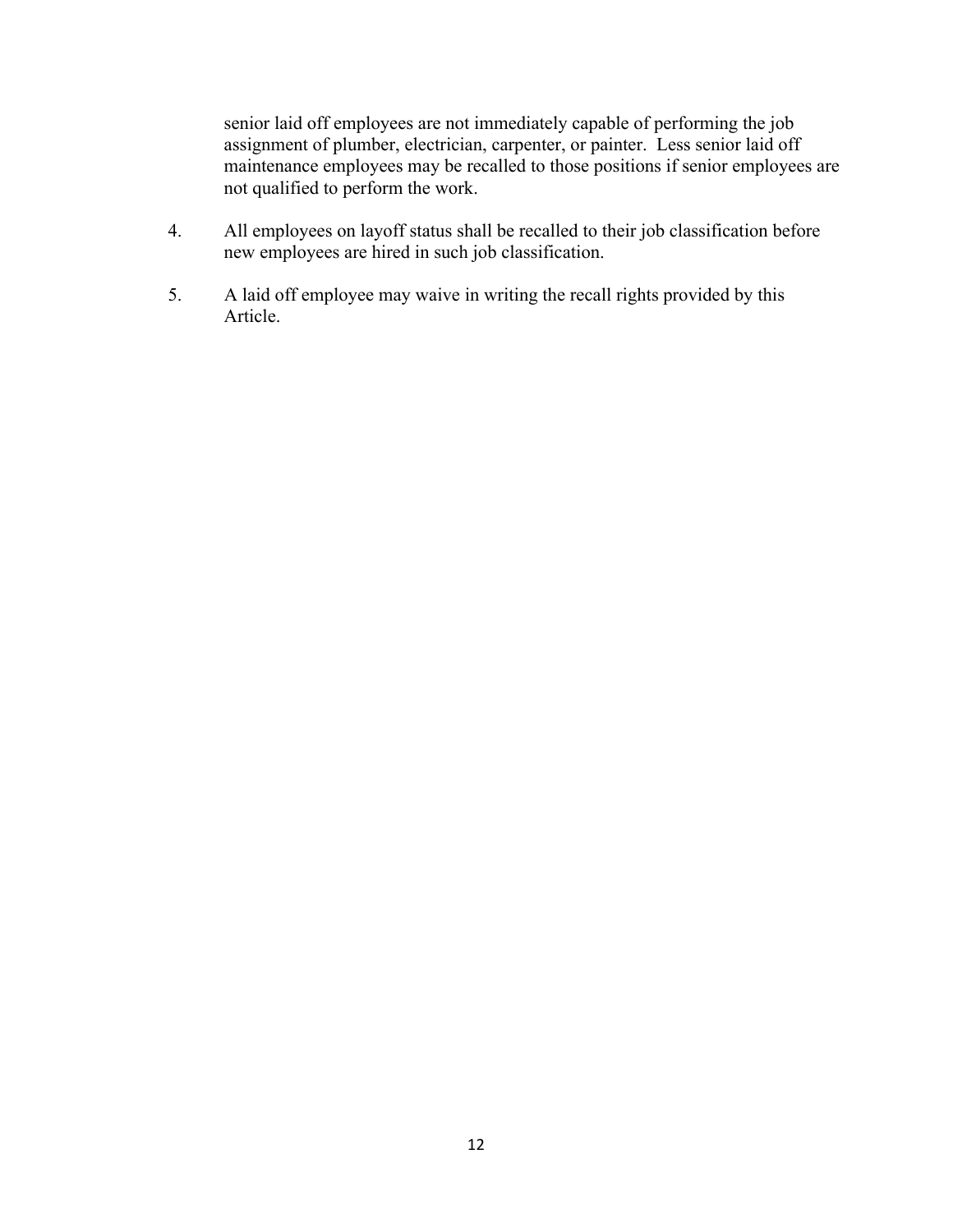## **GRIEVANCE PROCEDURE**

#### A. Purpose

The purpose of this procedure is to secure, at the lowest possible level, equitable solutions to grievances. Both parties agree that these procedures will be kept as informal as may be appropriate at any level of the procedure.

#### B. Definition

A "grievance" is defined as a claim by an employee or the Union that there has been a violation, misinterpretation, or mis-application of this Agreement.

#### C. Representation

An employee will be represented at all steps by the Union unless it is waived by the employee per Level 1 Procedures.

The Union shall furnish the Employer with written notification of its designated representatives (Stewards and Business Agents) by July 1st of each year.

Other representatives of the Employer may participate in the Level Three meetings at the Superintendent's discretion.

#### D. Procedure

- 1. Level One Principal or Immediate Supervisor (Informal)
	- An aggrieved employee shall attempt to resolve the grievance informally within twenty (20) calendar days of the employee's knowledge of the event giving rise to the grievance by informal discussion with the employee's principal or immediate supervisor, with or without a steward. In the event an employee waives his/her right to have a Union Steward present at the level one meeting, the employee must sign a form so indicating. A copy of the form will be provided to the Union within five (5) calendar days. The Principal or supervisor will arrange for a discussion between him/herself, the employee and/or the steward to be held within seven (7) calendar days after receiving the verbal grievance (excluding the date of receipt). The supervisor or Principal will provide a verbal response to the grievance within seven (7) calendar days after the Level One meeting (excluding the date of the meeting).
- 2. Level Two Principal or Immediate Supervisor (Formal)

If the grievance is not settled at Level One and the employee or the Union wishes to appeal the grievance to Level Two, the employee or the Union will reduce the grievance to writing (on the Grievance Report Form attached to this Agreement as Appendix D and deliver same to the Principal or immediate supervisor within ten (10) calendar days after the date of the Employer's response at Level One. The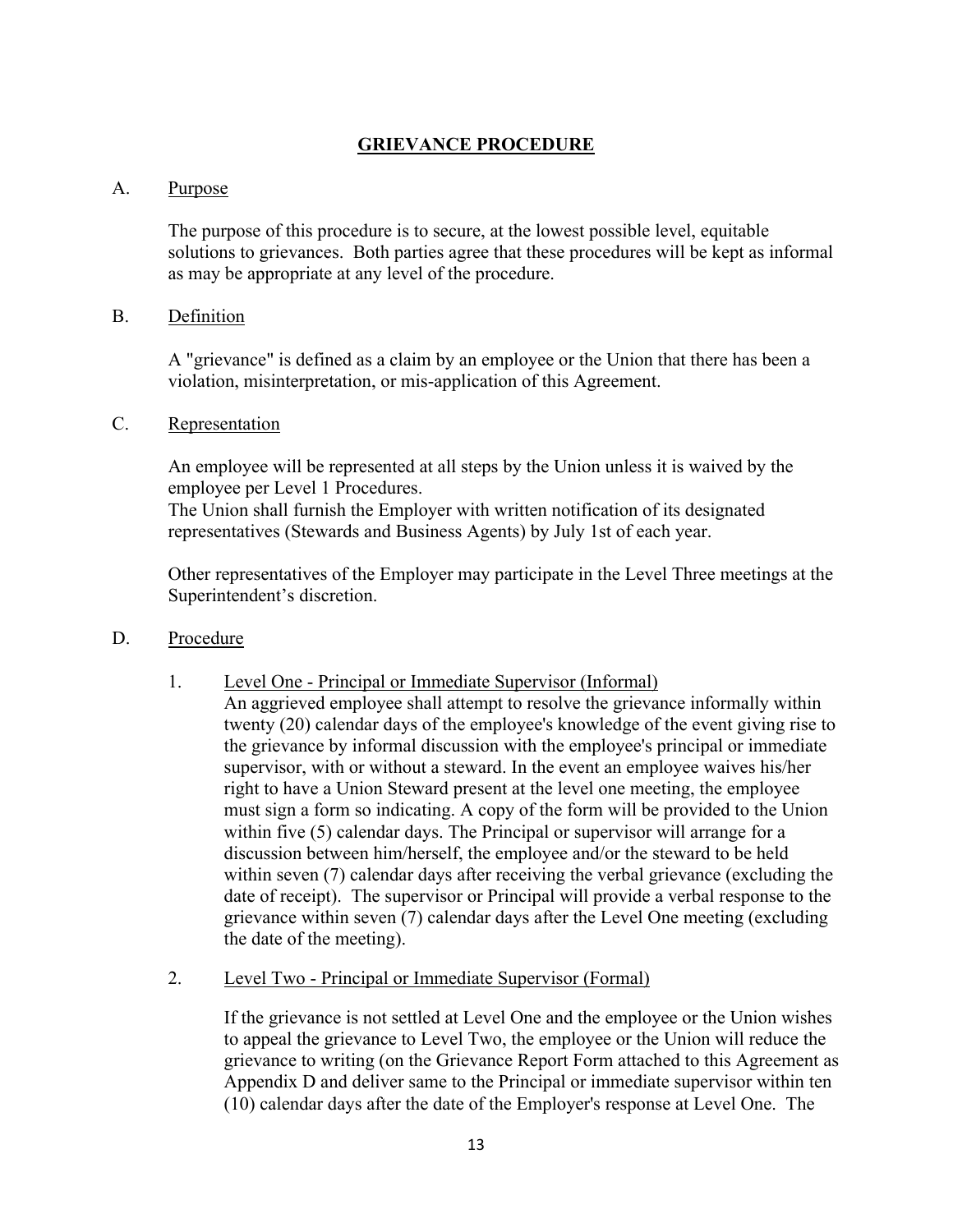written grievance shall contain a clear and concise statement of the grievance, the specific provision or provisions of this Agreement involved, and the specific relief sought. The Principal or immediate supervisor shall arrange a meeting between him/herself, the employee, and/or the Union to be held within five (5) calendar days after receipt of the written grievance (excluding the date of receipt). The Principal/supervisor will submit a written answer to the grievance within five (5) calendar days after the Level Two meeting (excluding the date of the meeting).

#### 3. Level Three – Superintendent

If the grievance is not settled at Level Two, and the aggrieved employee or the Union wishes to appeal the grievance to Level Three, the aggrieved employee or the Union shall submit the written grievance to the Superintendent within ten (10) calendar days after receipt of the written answer at Level Two. The Superintendent or the Superintendent's designee shall arrange for a meeting with the employee and representatives of the Union to be held within seven (7) calendar days after the Superintendent's receipt of the written grievance. The Superintendent or the Superintendent's designee shall provide the aggrieved employee and the Union with a written answer, within seven (7) calendar days after the Level Three meeting (excluding the date of the meeting).

#### 5. Time Limits

The failure of an employee or, where applicable, the Union to initiate or appeal a grievance to the next level within the time limits specified above shall bar further appeal provided, however, that any such time limits may be extended by mutual agreement. The failure of the Employer to respond to a grievance within the specified time limits will authorize the aggrieved employee or, where applicable, the Union to appeal the grievance to the next level. However, in the absence of an appeal by the employee or, where applicable, the Union to the next level, this provision shall not negate the obligation of the Employer to meet and to issue a decision at each applicable level of the grievance procedure except as otherwise waived by the Union. The parties shall not unreasonably refuse an extension of time limits.

#### 6. Group Grievance

To avoid the filing of multiple grievances by employees with identical claims, the Union may submit a group grievance in writing to the Superintendent commencing at Level Three.

#### 7. Meetings

All grievance meetings will be held at times which do not interfere with the scheduled work activities of the employees involved. All meetings under this procedure shall not be open to the public and shall include only witnesses, the parties of interest, and their designated or selected representatives, heretofore referred to in this Article.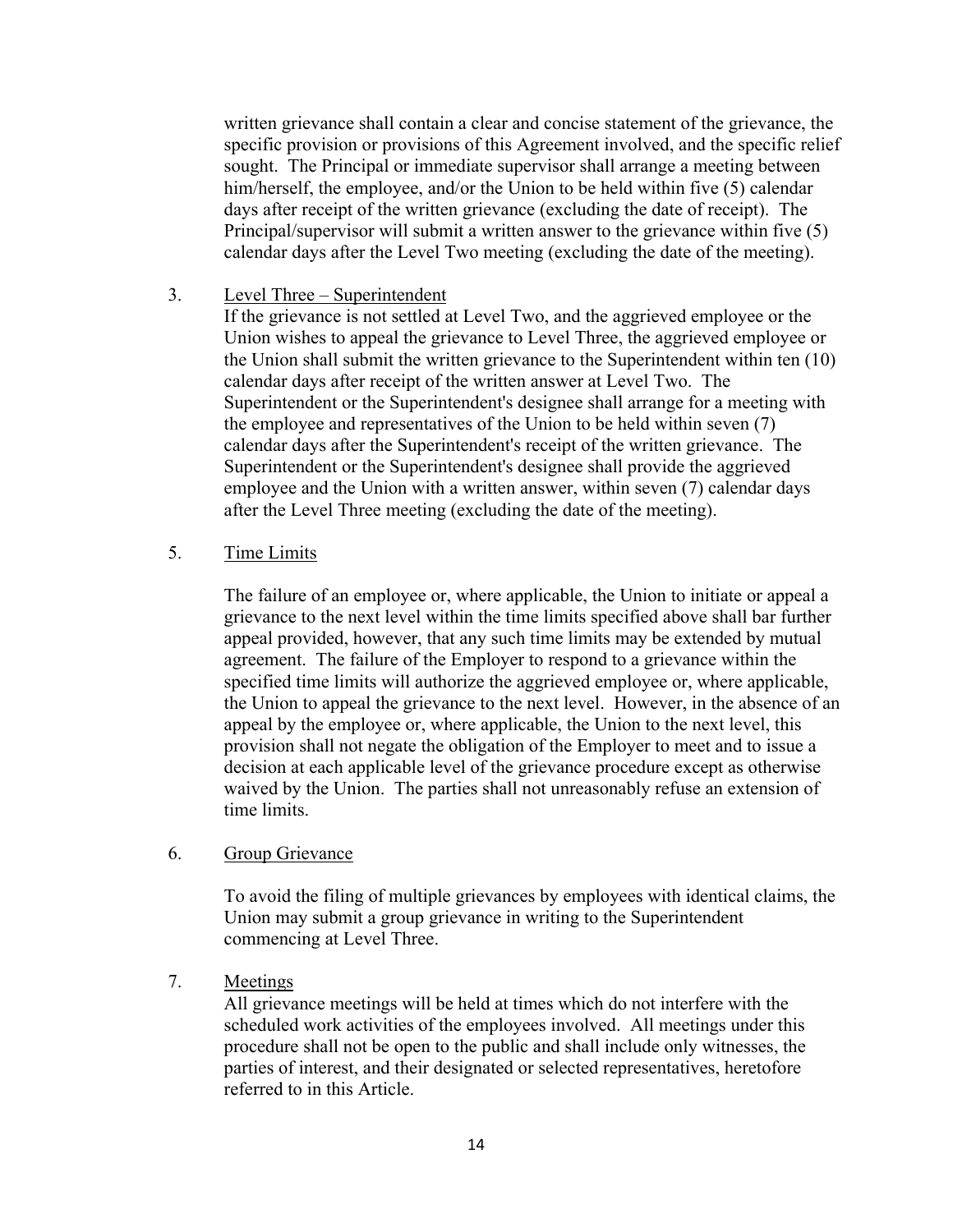## **INSURANCES**

#### A. Eligible Employees

An "eligible employee" is defined as an employee in any of the following job classifications who is contracted to work the hours reflected in the table below:

| Life/LTD Ins.    | <b>Medical Ins.</b> |
|------------------|---------------------|
| 30-40 hours/week | 35-40 hours/week    |

#### B. Types

The Employer agrees to provide all eligible employees the following insurance protection according to the following schedule.

#### 1. Medical Insurance

Each eligible employee and his or her immediate family members shall be covered by a health and major medical program that contains benefits comparable to the present insurance contract. The Employer shall pay the following monthly premium amounts beginning July 1, 2022 as shown below.

| Classification - Group                                  | 2022-23<br>Single | 2022-23<br>Family |
|---------------------------------------------------------|-------------------|-------------------|
| 40 Hours/Week                                           | \$665.61          | \$1,231.00        |
| 35-39.99 Hours/Week<br>Grandfathered – no new additions |                   | \$1,033           |
| 35-39.99 Hours/Week                                     | \$615.61          | \$646.00          |

**Schedule A** 

The above amounts are maximums paid by the Employer. Additional costs for either single or family insurance will be payroll deducted from the employee's paychecks to cover the entire year.

Employees working less than 35 hours per week during the school year may participate in the employer's insurance plan, provided the employee pays 100% of the premium involved. Premium payments may be made via payroll deduction.

2. Life:

Each eligible employee shall be covered by a term life insurance program paid for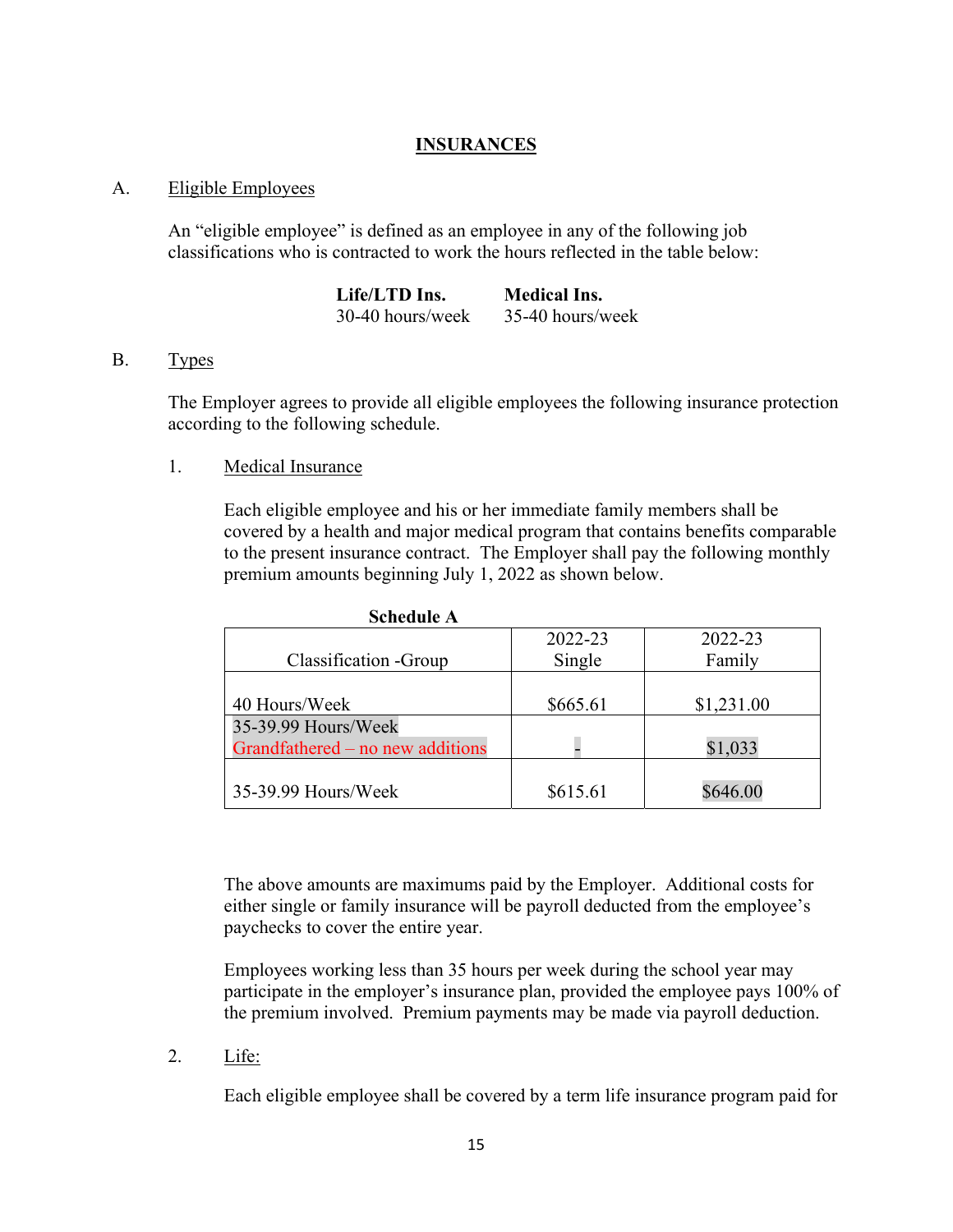by the Employer that provides a death benefit of \$30,000.00, double for accidental death.

3. Dental - Bus Mechanics and Maintenance Only:

Each eligible bus mechanic and maintenance employee and his or her immediate family members shall be covered by a dental insurance program. The Employer shall pay the following amounts:

| 2022-23 Single | 2022-23 Family |
|----------------|----------------|
|                |                |

The above amounts are maximums paid by the Employer. Additional costs for either single or family insurance will be payroll deducted from the employee's paychecks to cover the entire year.

Employees working more than 20 hours per week during the school year may participate in the Employer's dental insurance plan, provided the employee pays 100% of the premium involved.

- 4. Prescription Glasses for Mechanics and Maintenance: The District will reimburse Mechanics and Maintenance staff for prescription safety glasses and safety shoes up to \$100/year.
- 5. The Western Dubuque School District shall maintain Internal Revenue Code Section 125 Benefit Plans.
- 6. The Employer will purchase liability insurance and will defend and indemnify employees as provided in Chapter 670, Code of Iowa.
- 7. Disability Insurance

The Employer will pay up to \$100.00 per year during the term of this Agreement for a group disability income policy for each eligible employee.

#### C. Coverage

The Employer-provided insurance program shall be for twelve (12) consecutive months, starting with the first day as designated by the insurance carrier and running for 12 consecutive months thereafter. Eligible employees new to the District shall be notified by the Employer as to the dates that their coverage begins.

#### D. Selection of Carrier

All insurance carriers shall be selected by the Employer but the Union will be given the opportunity to make its recommendations before final selection.